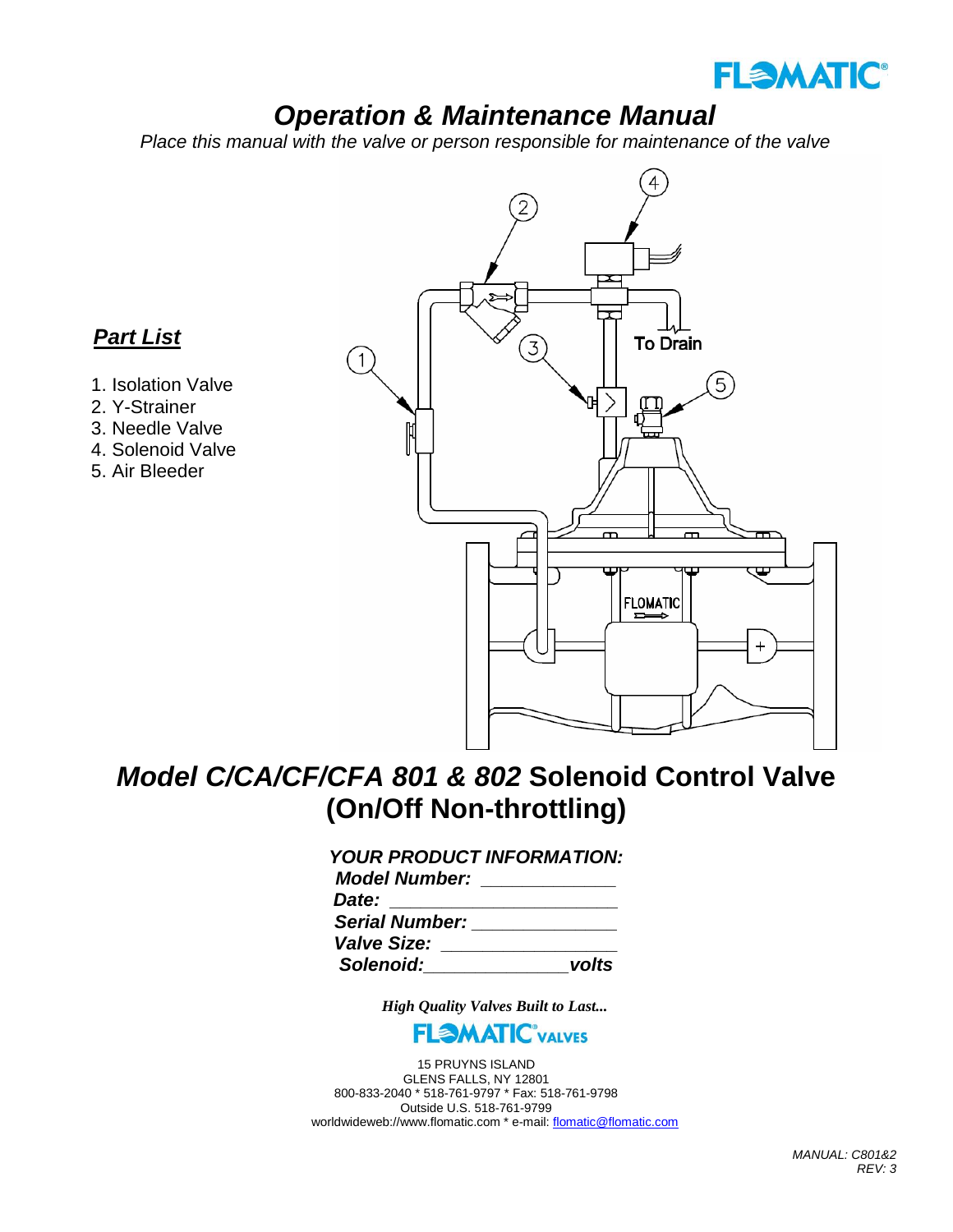

### **SOLENOID CONTROL VALVE (ON/OFF NON-THROTTLING)**

The Model 801 Normally closed Solenoid Control Valve opens full when the three-way solenoid control is energized and closes drip tight when de-energized.

The Model 802 Normally open Solenoid Control Valve opens full when the three-way solenoid control is deenergized and closes drip tight when energized.

The solenoid pilot valve introduces control water to the diaphragm chamber of the main valve for closure and exhausts control water from the diaphragm chamber to open the valve. The control fluid is usually water from the pipeline, however a separate source of higher pressure may be used when desired.

#### **SHIPMENT:**

When shipped, controls are usually mounted on the main valve. If control subassemblies are shipped separately, all connections are tagged to insure correct assembly.

#### **INSTALLATION:**

- 1. Flush the pipeline before inserting the valve.
- 2. **Exercise caution to prevent dirt/debris from entering valve and control piping.**
- 3. Install the valve with the "arrow" on body pointing in the direction of flow.
- 4. Attach sub-assemblies to main valve if necessary.
- 5. Allow enough clearance above valve for removal of diaphragm assembly.
- 6. Wire solenoid valve to control system.
- 7. Pipe solenoid exhaust to drain. When main valve opens the water from the top cover of the diaphragm will be released for the solenoid exhaust.

#### **START-UP:**

- 1. Install pressure gauges to inlet and outlet (optional).
- 2. Open the isolation valve on the control assembly.
- 3. Open 1/4" air bleeder at the top of the main valve.
- 4. Open main line shut-off valve (usually a gate or butterfly valve) on the outlet side of the main valve about 1/4 open.
- 5. Slowly open main line shut-off valve on the inlet side.
- 6. Close ¼" air bleeder when **all air has been removed** from valve cover.
- 7. Slowly open the main line shut-off valve on the outlet side the remainder of the way.

#### **OPERATION:**

The Model C/CA/CF/CFA 801 normally closed Solenoid Control Valve opens full when the solenoid control is energized and closes drip tight when de-energized.

The Model C/CA/CF/CFA 802 normally open Solenoid Control Valve opens full when the three-way solenoid control is de-energized and closes drip tight when energized.

When the solenoid valve is energized (C801) or de-energized (C802), it will allow for the water on top of the main valve diaphragm to be released through the exhaust port on the solenoid valve. This will open the main valve fully and allow water to flow through the main valve body.

When the solenoid valve is de-energized (C801) or energized (C802) the exhaust port of the solenoid will close and the upstream water pressure will be directed to the top cover of the main valve supplying pressure to the diaphragm thus closing the main valve drip tight.